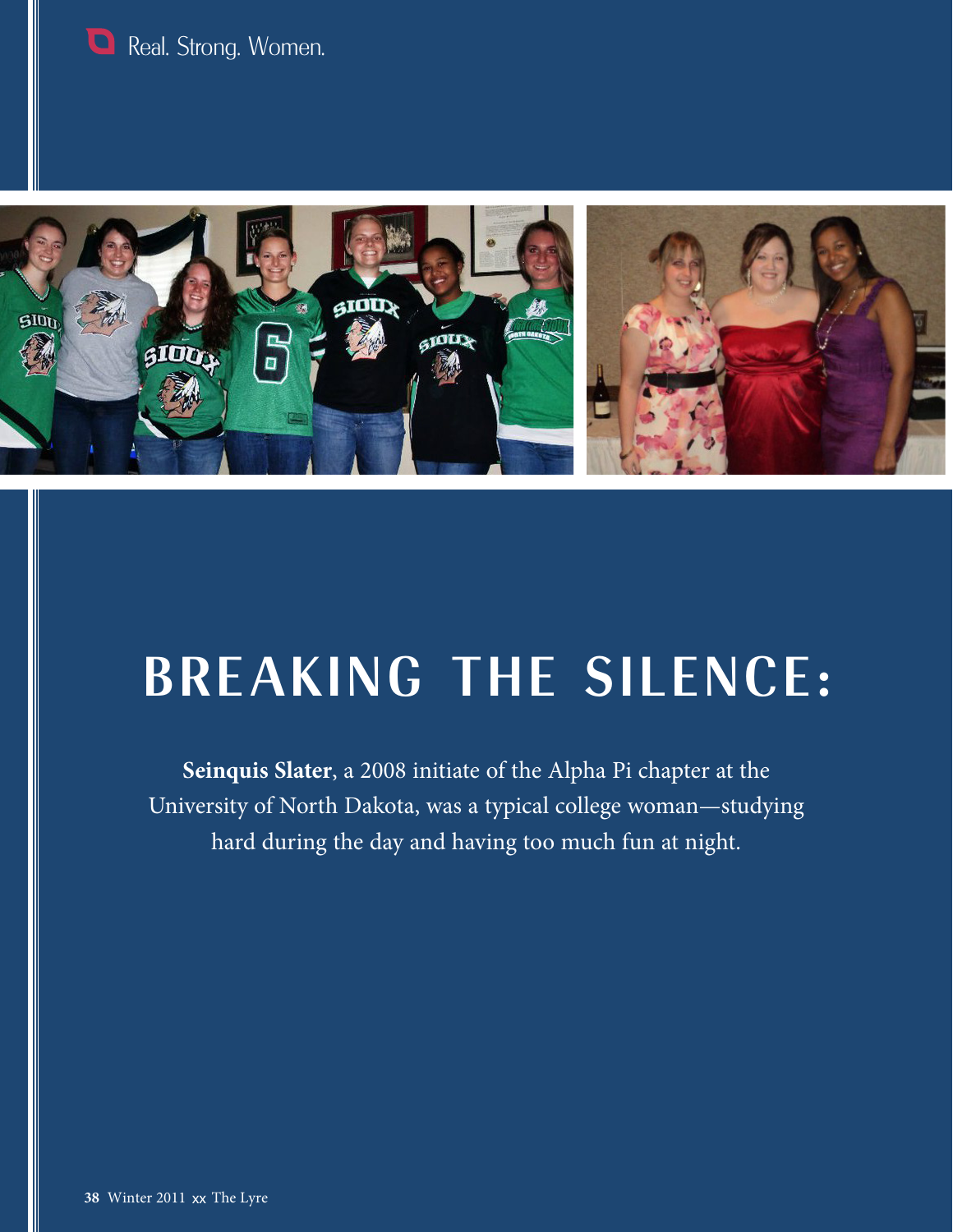

# **SPEAKING HER TRUTH**

Then, following a devastating sexual assault, her life turned upside down. Now, Seinquis is a healthy, thriving graduate student and advocate against assault and violence.

This is her story.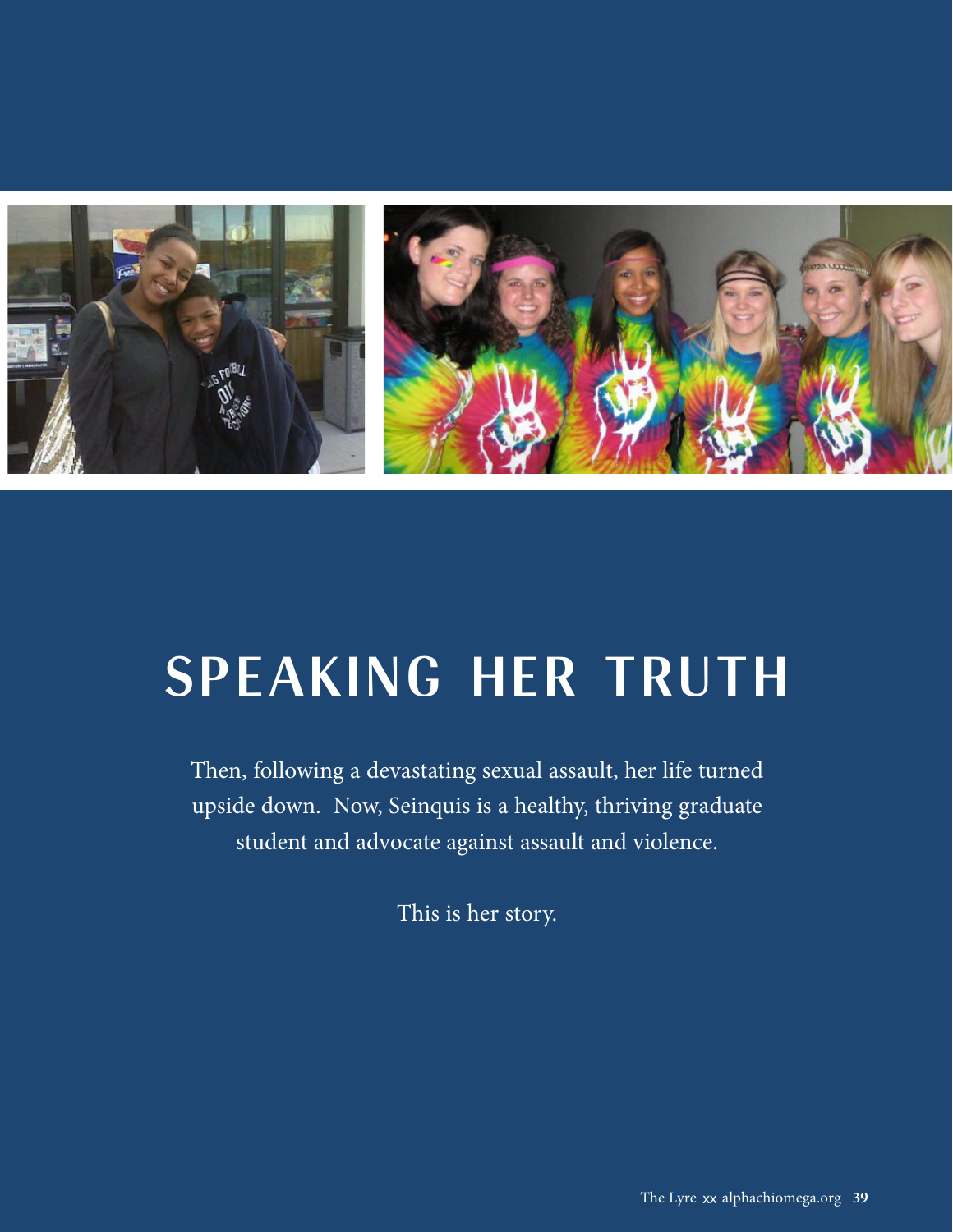**Q** Real. Strong. Women.

Originally from Fort<br>Seinquis Slater move<br>Minot, North Dakota<br>grandfather's military<br>the move. Minot and<br>quickly became her h<br>came to choose a col<br>decided to stay close.<br>University of North I<br>began in fall 2007.<br>Starting h Originally from Fort Walton Beach, Florida, Seinquis Slater moved to the small town of Minot, North Dakota at the age of 7, as her grandfather's military assignment required the move. Minot and the people of the area quickly became her home. When the time came to choose a college to attend, Seinquis decided to stay close. Her freshman year at the University of North Dakota in Grand Forks began in fall 2007.

Starting her college experience just as any typical 18-year-old would—excited, having fun, making mistakes, enjoying her freedom— Seinquis moved into campus housing; became as involved in extracurricular activities as possible; and, in the following spring, joined the Alpha Pi chapter of Alpha Chi Omega. She found herself, at times, struggling with time management, but Seinquis kept her grades up, finishing the year with a 4.0 GPA. She expected her second year to be no different.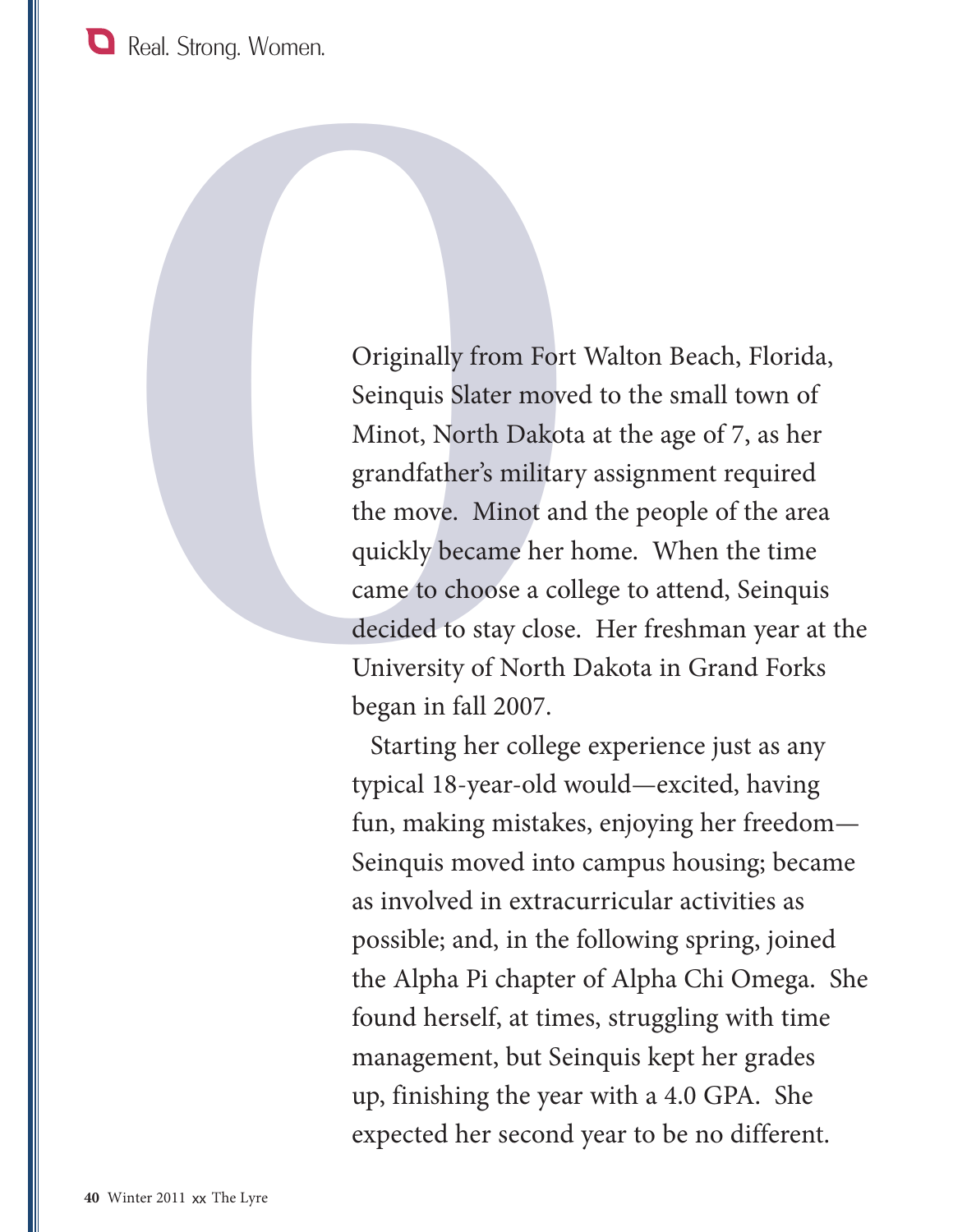

Pictured: Seinquis Slater with her mother at a "Parents' Formal."

#### **How Everything Changed**

As her sophomore year began, Seinquis was asked to participate in a friend's wedding. So, in October 2008, Seinquis found herself flying to Alaska for the nuptials, looking forward to every minute. Following the ceremony, the reception was definitely a party food, dancing and a lot of alcohol.

Admittedly, Seinquis was underage and well beyond any smart alcohol consumption limit. She could not control her actions, nor could she hold herself up. Stumbling into the women's restroom alone, she collapsed inside one of the stalls. When another member of the wedding party, the best man, came into the restroom, it seemed as if he was trying to help her. As others came into the restroom, he spoke on her behalf, telling them that she was fine and that he was taking care of her. Seinquis was so intoxicated, she was unable to speak.

When she woke up the next morning, she remembered very little of the reception. But as the morning went on, memories of the night before began to flash in her mind. She had not been safe in the restroom. The best man had not been taking care of her. Even with many others unknowingly in attendance, she had been raped.

#### **Her Silence**

When she spoke of the incident to a friend at the wedding, Seinquis's claims were dismissed, and she was told she simply had drank too much. With resonating doubt, she told no one else.

Throughout the semester, Seinquis withdrew from friends, family and priorities. Her GPA dropped to a 2.0 and she was not handling pressure well. Knowing she had to "get better," she focused on the only thing that did not need emotions: school. In spring 2009, Seinquis threw herself into her studies. Wake up; go to class; go home; study; go to bed. This was her routine, keeping her distracted and busy. Her grades improved, but Seinquis did not.

Recognizing she was unhealthy, her boyfriend at the time encouraged her to seek counseling. Reluctant because she did not believe there was a problem, she agreed and began counseling at the University of North Dakota Counseling Center. A year following the incident,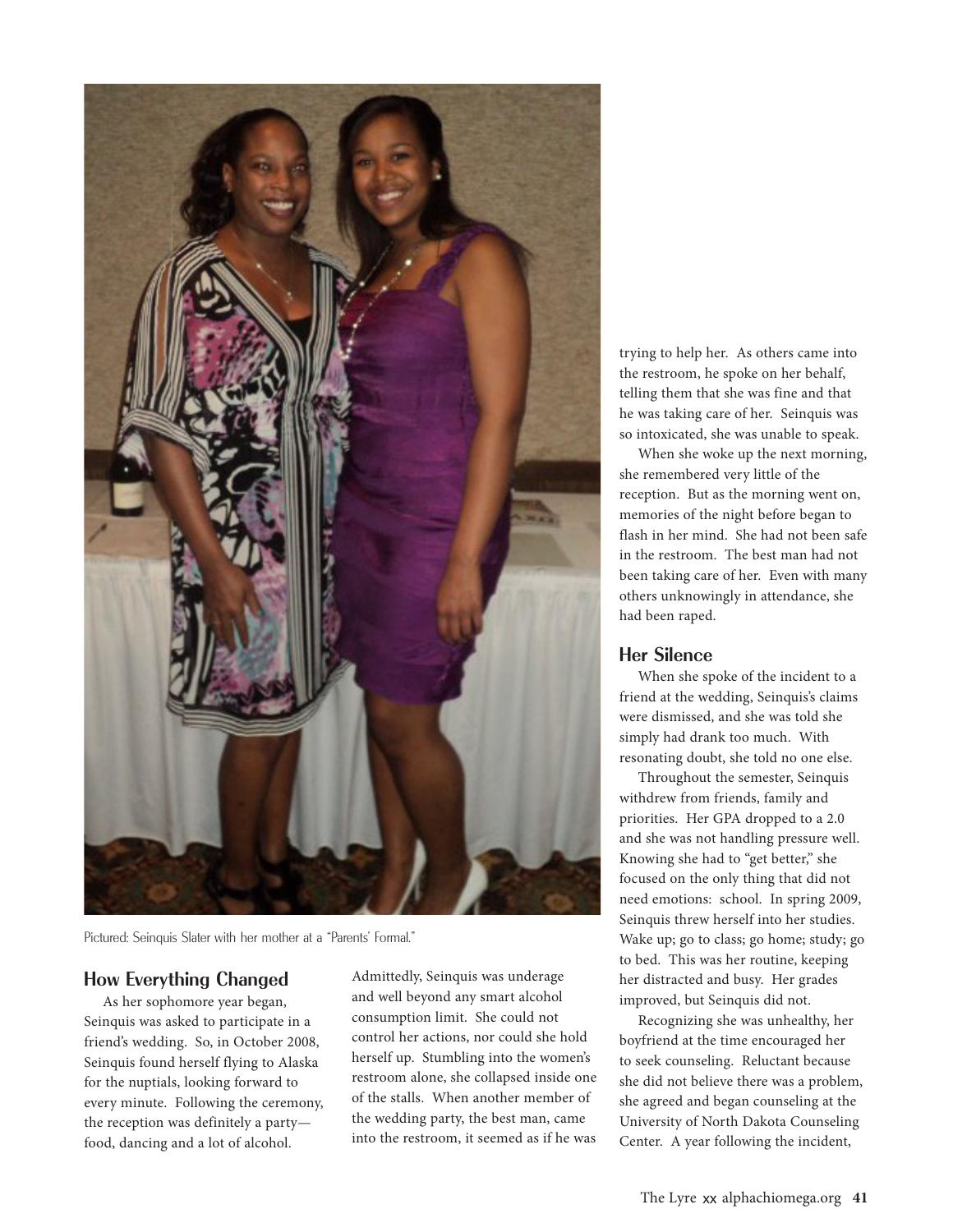the counselor diagnosed Seinquis with depression and post-traumatic stress disorder.

Seinquis remembers, "It is the hardest thing to tell someone that loves you, that you have been sexually assaulted. But being able to talk with the counselor definitely helped."

#### **Speaking Out**

As the counseling sessions continued, Seinquis began to share her ordeal with friends and family, and she began to quietly advocate for the campus Women's Center. Seinquis was encouraged to speak out to others other young women who may be in the same situation—but she was afraid. Finally building up the courage, in October 2010, Seinquis spoke of her ordeal and the scope of feelings that she experienced and was still experiencing during the university's Take Back the Night rally.

Seinquis remembers, "I was scared out of my mind, but I got on stage, told my story with every detail and encouraged women to break the silence. Afterwards, people sent me messages on Facebook and emailed me, wanting to talk about their stories. The Counseling Center even had an increase in women coming to them."

With her newfound empowerment, Seinquis offered support by listening to other women as they spoke of their ordeals, and by helping with domestic violence awareness opportunities through her Alpha Chi Omega chapter. And although she feels strong now thanks to her efforts toward others, speaking to her friends and family about the incident, and finally coming to terms that it was not her fault, Seinquis knows that this will be a life-long struggle.

"You're never over it. You never don't have the associated feelings. But it is how you cope with those feelings that



Pictured: Seinquis Slater with her role model—her grandfather.

lets you move on."

Seinquis graduated in May 2011 with a bachelor's degree in Sociology. By the time of her graduation, Seinquis had been involved in student government; the university's curriculum committee, essential studies committee and Greek life coordinator search committee; Panhellenic council, the North Dakota Student Association; Alpha Phi Omega service fraternity; and much more. Among her many honors, Seinquis

was named a NASPA Undergraduate Rising Star by the student affairs administrators in higher education, was given Student of the Month recognition by the University of North Dakota, was awarded the ALANA H.O.P.E (Helping Our People Excel) Award by the University of North Dakota's multicultural student services, and was awarded the Gordon Henry Award by the University of North Dakota's Greek life. Seinquis is currently pursuing